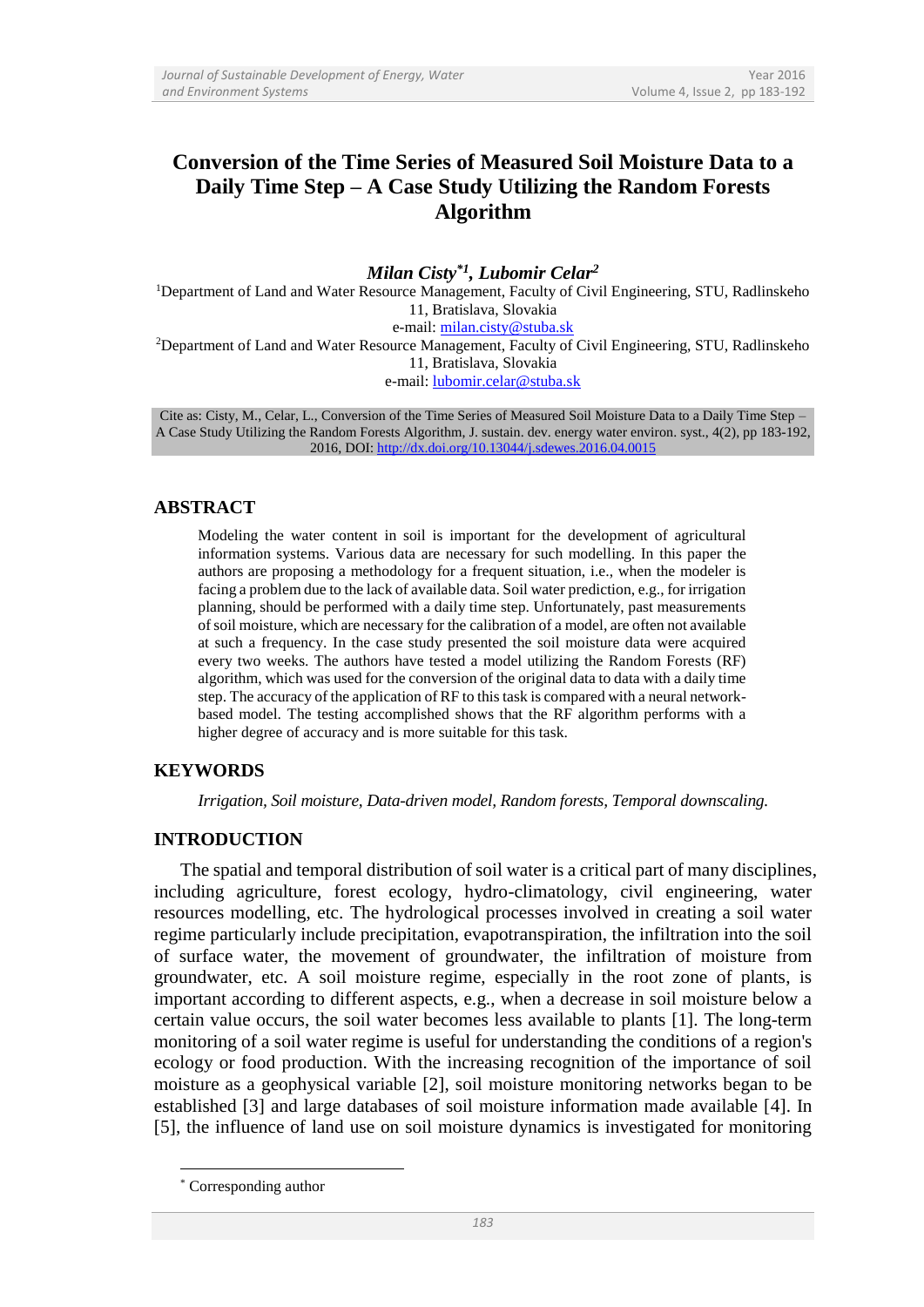purposes. However, such monitoring consumes a lot of time, equipment, staff and funds. The monitoring of soil moisture is an important tool, but in many cases it can be complemented by other methods, including mathematical modeling. The accuracy of any modeling, besides the selection of a suitable model, largely depends on the available input data. However, it often happens that the available data are not representative or detailed enough for the process to be modelled.

While one is modelling natural processes, both state variables and time series data are needed. This study is focused on solving a situation when no appropriate time series is available; more specifically, when the past measurement of soil moisture at the required frequency (a daily step) is not available. Only measurements which were accomplished with a larger gap between each other are at the researcher's disposal.

Infilling missing data has traditionally been done using different statistical methods, although various problems with their application are known. E.g., Dumedah *et al*. [6] examines 5 statistical methods and 9 artificial neural networks to assess their suitability to infill missing soil moisture data. In particular, multiple regression has problems of multicollinearity, heteroscedasticity, and data normality assumptions [7]. In most meteorological time series, nonlinearity is another problem that may hamper time series analysis using linear methods. In particular, soil moisture data suffer from nonlinearity in addition to the problem of missing values. Dumedah and Coulibaly [8] evaluated statistical infilling methods for soil moisture and found that even simple methods such as monthly average replacement and rank stability methods outperformed regression-based techniques. For this reason, many of the techniques presented in this paper will focus on infilling data on the basis of time series methods; we would especially like to show the benefits of multivariate machine learning techniques, because they can better account for the stochastic components [9], higher order interactions, and hysteresis in the data [10].

The novelty of this paper consists in the application of prediction tools for interpolation tasks. Various methods used for infilling missing data could be applied [11]. There are various types of models for hydrological predictions: physically-based, conceptual and data-driven models are among the most well-known. While physicallybased models mainly depend on our knowledge of physical laws, data-driven models extract knowledge only from the monitored data describing the inputs and outputs of the process modelled, i.e., they are better suited for solving a problem. Artificial Neural Networks (ANN) [8] and other data-driven models such as RF [12], Support Vector Machines [13], etc., can, under certain conditions, enter into gaps of a mathematical description and replace them with the knowledge stored in the data. Their usage is based on the principle that from the known inputs and outputs (e.g., measured), they learn how to generate the correct output from the input [14]. Then in the application phase, the unknown outputs can be generated from the known inputs. The advantages of ANN and RF data-driven models are their ability to learn from the model and generalize knowledge from them, often without a detailed knowledge of the various state variables of the process. That makes them a suitable alternative tool to address complex processes.

The work submitted compares soil water content models based on a data-driven methodology with the aim of accomplishing an interpolation task and obtaining a time series of soil moisture with a daily time step. The particular focus of this paper is the use of the alternative data-driven method RF, which was firstly used as a classifier. It's functionality was then extended to regression, which makes it suitable for a soil moisture interpolation task. In the following part of the paper "Methods", the methods of the specific machine learning algorithms involved in this study are briefly explained. Then in the "Case study description" the data acquisition and preparation is presented. In the "Results" part, the settings of the experimental computations are described and the results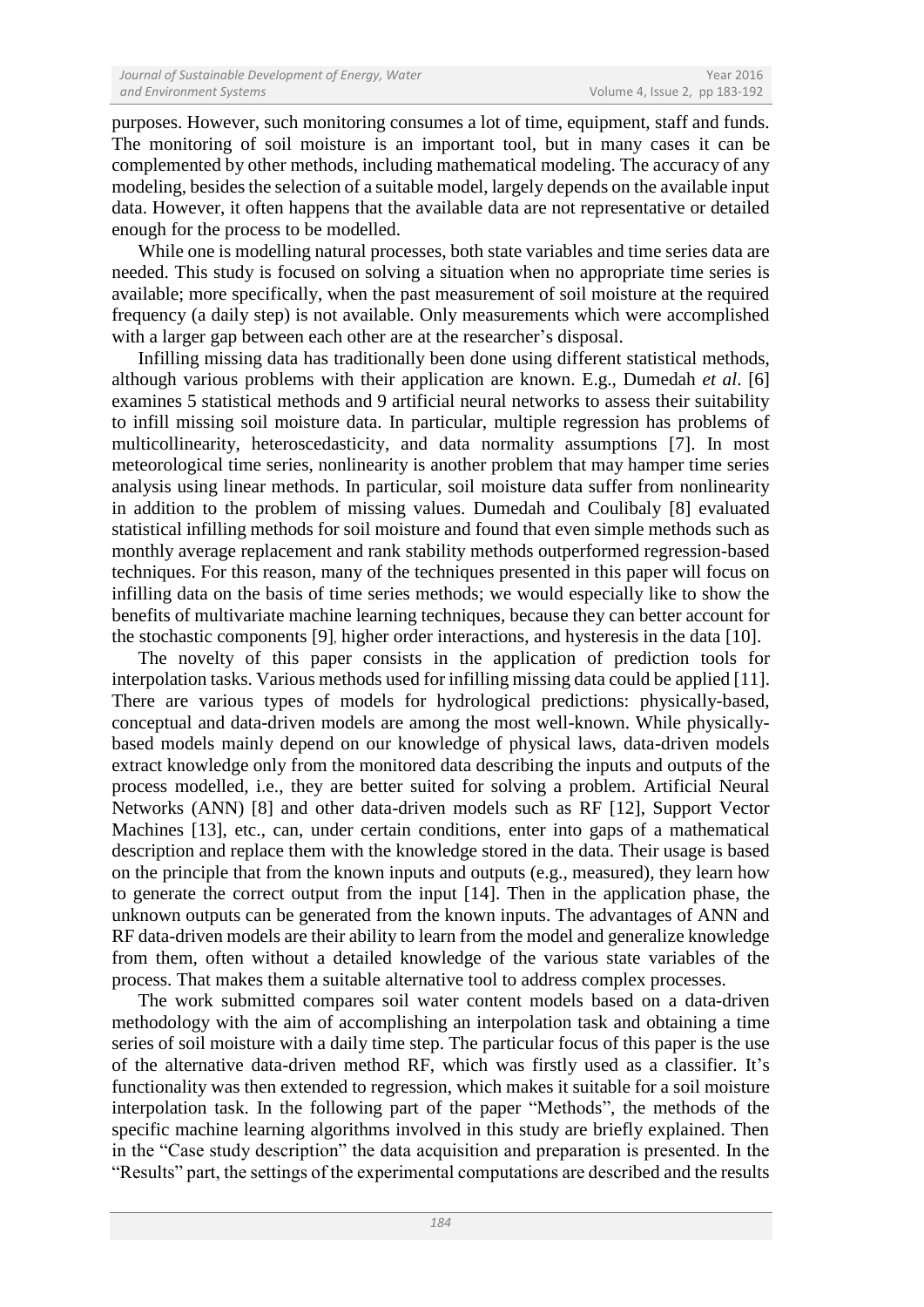evaluated. Finally, the "Conclusion" part of the paper summarizes the main achievements and conclusions of the work and proposes ideas for future work in this area.

# **METHODS**

From a methodology point of view, the novelty of this paper consists in the application of a regression type of data-driven algorithm to an interpolation task. As can be seen hereinafter, this is somewhat similar to commonly used applications of these algorithms to make predictions. A brief introduction of the methods which were used now follows.

## *Random forests*

RF is a fully non-parametric data mining method requiring no distributional assumptions of the covariate relation to the response. This methodology was already successfully tested in soil mapping, e.g. [15]. RF are robust and optimize predictive accuracy by fitting an ensemble of trees to stabilize model estimates. RF consists of a set of regression trees (if we are addressing a regression problem as in this work). The resulting RF prediction is an average of the values of these many tree outputs, each one of which is grown on a bootstrap sample of the training data. The user chooses the number of trees that will be in the RF ensemble. A bootstrap sample means that each tree is trained using a sample obtained by randomly drawing *N* cases with replacements from the original dataset, where *N* is the number of variables in that dataset. With each of these bootstrapped training sets, a different tree is obtained. For the regression, the values predicted by each tree are averaged to obtain the RF prediction. More details and more mathematically founded explanations can be found in [12]; the modeller or user of the RF job is more focused on setting the proper parameters of this algorithm, e.g., the optimisation of the model.

# *Optimization of the model*

RF has three tuneable parameters:

- Ntree − the number of trees to grow;
- Mtry − the number of variables randomly sampled as candidates at each tree split;
- Nodesize − the minimum size of the terminal nodes, which has the main effect on the final precision of the model.

Two concepts are applied in this work as the means used for optimally setting these parameters: grid search and repeated cross-validation. These two concepts run together, but for the sake of a simpler explanation, they are separately described in the next two paragraphs.

The grid search is designed in the optimization process to choose the values for each parameter of the model from a grid of predefined values. The grid search involves running the model with the parameters actually chosen in the current iteration, in which the model tries to learn the dependencies between the inputs and outputs. The evaluation of the results is accomplished with a statistical coefficient (Root Mean Square Error (RMSE) was used in this study). Then the best combination of the parameters is finally chosen from that iteration in which the highest degree of precision of the model was achieved.

This precision is evaluated as the average value from more runs of the so-called crossvalidation process. In each run of the grid search of the parameters of the model, this process is accomplished. A so-called "repeated cross-validation" is used in the present paper [16], which consists of randomly dividing the training data into several approximately equal-sized data sets called "folds." The training process uses all the folds except one as the inputs to the model, and the one unused fold is used as the validating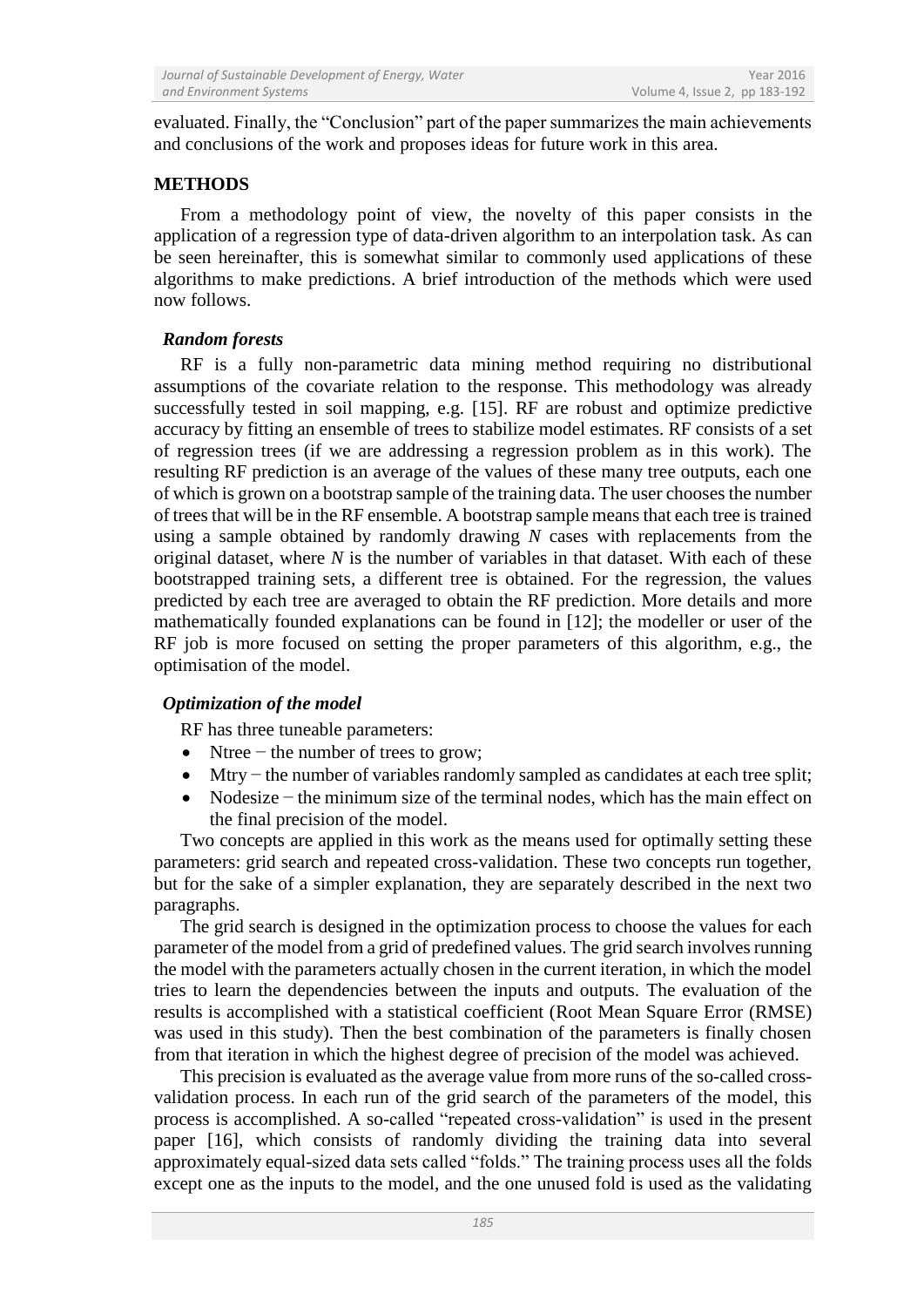data. This process runs as many times as the number of folds that were created. Each fold is used as the validating data in this procedure. "Repeated cross-validation" means that the initial random splitting of the training data into folds is repeated more than once.

The abovementioned precision of the model in each iteration of the grid search is now the average value of the assessed statistic (e.g., RMSE) from all the runs of the model, e.g., if there are two repetitions and five folds, the resulting statistic is the average value from ten particular values.

The use of cross-validation in the optimization process improves the selection of the parameters and is a necessity for small amounts of available training data, which is our case in the case study presented.

## *Multilayer perceptron*

ANN are inspired by biological processes in the human brain and are applied to various technical problems for which sufficient, representative data are available. Generally an ANN is defined as a computing system that has the ability to learn and retain information (and the relationships between them) and allows their further use. The most commonly used ANN is a Multilayer Perceptron (MLP). It is a feed forward network with a controlled type of learning. The input signals pass through this type of network in a forward direction, from input layer to output layer. The basic element of an MLP is a neuron, which generally has more inputs and one output. The neurons in the network are linked to each other, and these connections transform the signal coming from the previous neurons by the connection's weights. The sum of these weighted signals is then transformed by the activation function of the neuron (nonlinear), which affects the output to the next neuron. An MLP uses three or more layers of neurons – the input layer, one or more hidden layers, and the output layer, all with a nonlinear activation function. The nonlinearity included in this flow of the input signal (the activation function, hidden layer, etc.) allows the network to learn complex nonlinear tasks.

The application of an ANN model is divided into three separate parts. The first is called the "learning phase" and is about training the model with the training input data. The actual output of the network must be known for this type of ANN in the learning stage. The learning of the MLP is accomplished by the error back propagation method. An error in this sense means the difference between the expected and actual output of the MLP. The signal transmitted between the neurons is changed depending on adjustable parameters called "weights", as was mentioned in the previous paragraph. The main goal of the learning process is to define these weights. Finding the appropriate network parameters is repeated until the error between the desired and actual output from the ANN is minimal.

More details of the back propagation learning method are described in the general literature on this subject [14]. Therefore, we will not deal with this in more detail here.

In the next "verification" phase of the ANN application, the trained network is verified with the test data (the actual output of the network must be known at this stage too); if this is accomplished with satisfactory results, the model is ready to use an actual application (where the output data are unknown).

### **DESCRIPTION OF THE CASE STUDY**

For the testing purposes of the methods described in the previous section, data were taken from a probe installed in the village of Bac on the Danubian Lowlands (Slovakia) (Figure 1). In this and other nearby locations moisture in the unsaturated soil zone and ground water levels are monitored. In some of these localities continuous monitoring has been performed since 1999, but samples are taken at two-week intervals from the Bac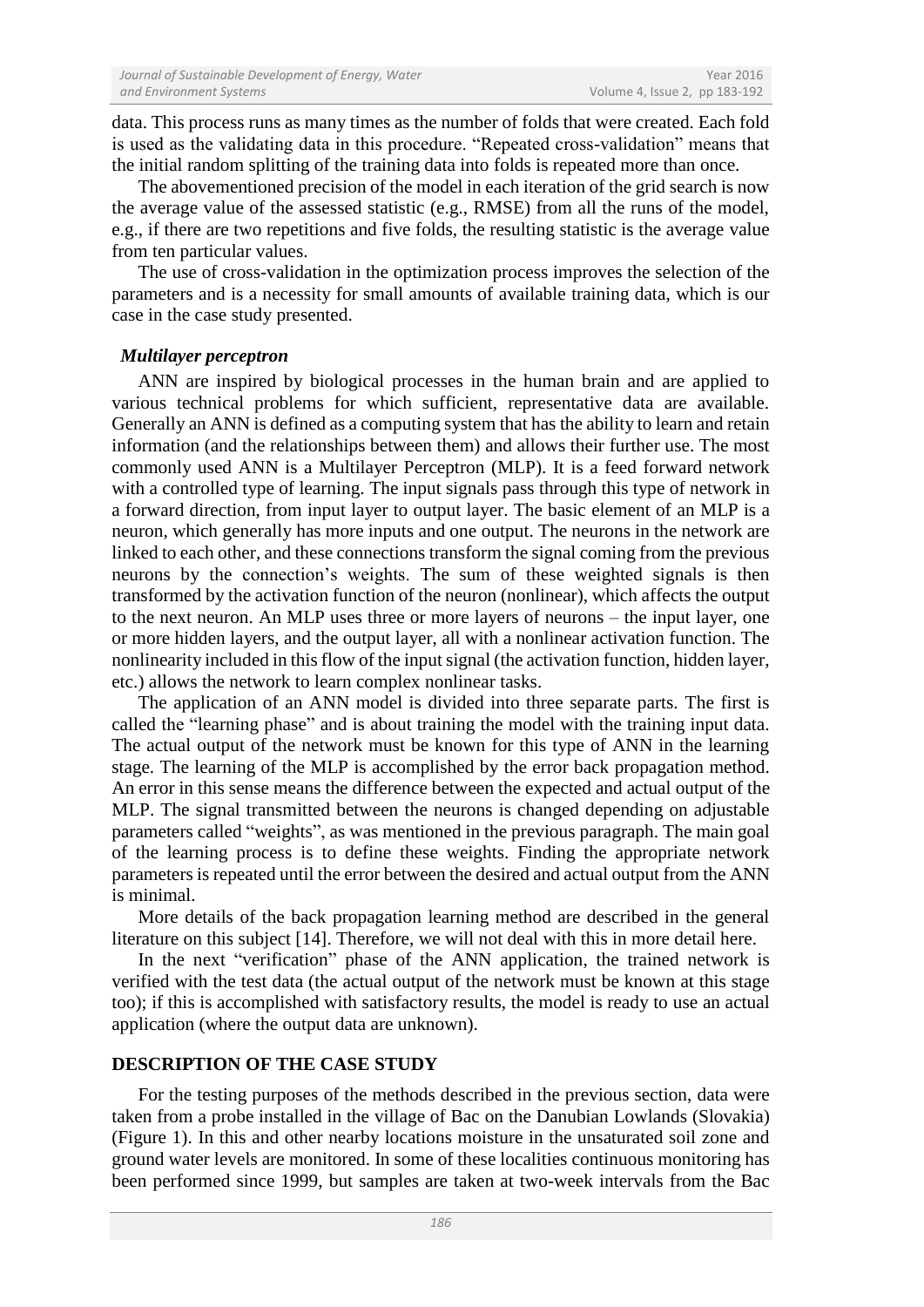probe. The interpolation of these measured values to a daily interval should be accomplished by the data-driven models presented in this study to obtain homogeneous data in the area with the aim of obtaining the spatial interpolation of the soil moisture and a prediction of the irrigation needs. The soil profile at the Bac area has a complicated layered structure. There is loam on the surface that passes into sandy loam; at a depth of about 90-100 cm, sand is present, and under it gravel soil is found. This is the most important reason why the researchers decided to use data-driven modelling in this task instead of the more complicated, additional data requiring physically-based models. The moisture content of the soil profile was monitored using neutron probes at a distance of 10 cm from each other. The measurements were made at a 2-week frequency. At each site, calibration curves were taken at different seasons. They served for the refinement of the computational relationships recommended by the manufacturer of the neutron probe.



Figure 1. Map of the area studied with the soil probes and a meteorological gauge station

The measured moisture content of the soil from five horizons at the Bac probe (0, 20, 30, 40, 50 cm) was used for the modelling purposes. These data were collected at the mentioned 2-week intervals during the period April 1999-December 2009. A total of 189 data vectors is available, but data from November to February were excluded, as there is no need to model soil moisture in winter. Thus 117 data vectors were used. These data about soil moisture were used in further calculations as dependent variables that will be calculated on the basis of data taken from the nearby Gabcikovo meteorological station. As can be seen in Figure 2, the soil moisture between the various layers is highly correlated, and this fact will be used in the proposed model.

The following data were available from the Gabcikovo climatic station: the average daily temperature, relative humidity, wind speed, sunshine and daily precipitation (Figure 3). After the results of correlation analysis and other issues were considered, only the average daily temperature and daily precipitation totals were used. These two variables are used as inputs. They are taken from a various time interval before the day in which the value of the soil moisture was computed (e.g. *Tt*-3, is the temperature 3 days before the day on which the prediction of the soil moisture is computed). In such a way in every model every variable from more than one day preceding day in which prediction is accomplished is taken. This structure of the input data is introducing into the calculations time dynamics, since the RF model itself is basically static. As the input, the total precipitation amounts for the previous 20 days ( $U_{20}$ ) and the average temperature for the same interval ( $T_{20}$ ) are also used in some of the models. These two variables are intended to represent the past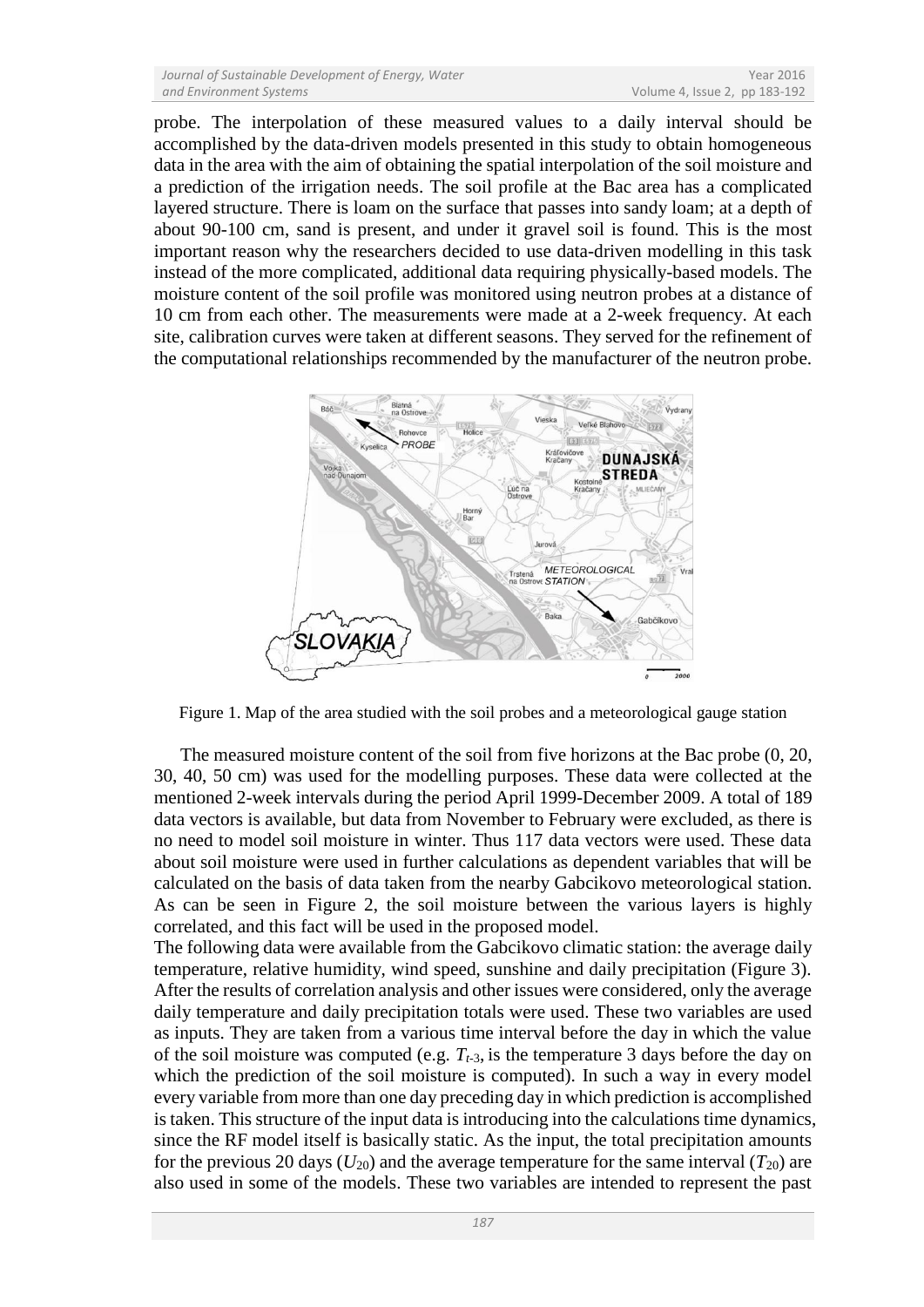meteorological conditions in the study area, which affect the consequences of the rainfall and temperatures from previous days on the soil moisture value.

For the data-driven modelling two data sets were used: the training set (1999-2005) to build the model (determine its parameters) and the test set (2006-2007) to measure its performance.



Figure 2. Correlogram of the soil moisture values at different depths. Texts "10cm", "20cm" etc., in the diagonal are variable names for soil moisture in depth 10 cm, 20 cm etc. On the right side of diagonal are correlation coefficients, on the left side are scatter graphs smoothed by Lowes line



Figure 3. Climatic data for Gabcikovo in year 2007

# **RESULTS**

The following data model structures for evaluating soil moisture  $\theta_t$  were evaluated using RF and MLP. T are temperatures and Z precipitations from previous days:

- Model 1:  $\theta_t = f(T_{t-1}, T_{t-2}, T_{t-3}, T_{t-4}, T_{t-5}, Z_{t-1}, Z_{t-2}, Z_{t-3}, Z_{t-4}, Z_{t-5}, U_{20}, T_{20});$
- Model 2:  $\theta_t = f(T_{t-1}, T_{t-2}, T_{t-3}, T_{t-4}, T_{t-5}, Z_{t-1}, Z_{t-2}, Z_{t-3}, Z_{t-4}, Z_{t-5})$ ;
- Model 3:  $\theta_t = f(T_{t-1}, T_{t-2}, T_{t-3}, T_{t-4}, T_{t-5}, T_{t-6}, T_{t-7}, T_{t-8}, T_{t-9}, T_{t-10}, Z_{t-1}, Z_{t-2}, Z_{t-3}, Z_{t-4},$ *Zt-*5*, Zt-*6*, Zt-*7*, Zt-*8*, Zt-*9*, Zt-*10*);*
- Model 4:  $\theta_t = f(T_{t-1}, T_{t-2}, T_{t-3}, Z_{t-1}, Z_{t-2}, Z_{t-3}, U_{20}, T_{20})$ ;
- Model 5:  $\theta_t = f(Z_{t-1}, Z_{t-2}, Z_{t-3}, Z_{t-4}, Z_{t-5}, U_{20}, T_{20})$ .

These data were used for the computation of the soil moisture in the first layer at a depth of 10 centimetres. Moreover, for determining the soil moisture in the deeper layers (20, 30, 40 and 50 cm below the soil surface), the previously mentioned correlation of the soil moisture between the adjacent layers was used (Figure 2). This was accomplished in that the layers were successively evaluated from top to bottom and, starting from the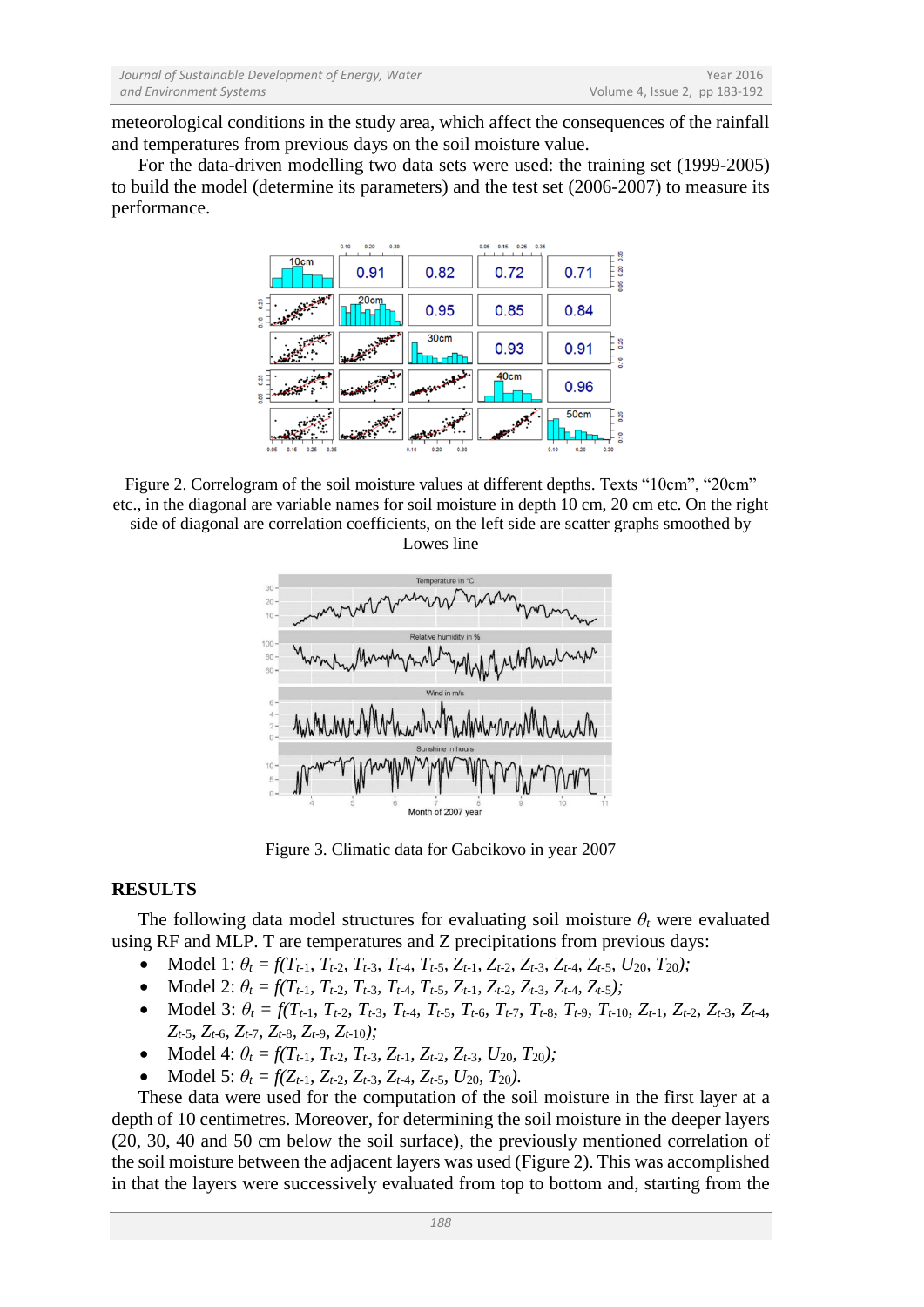second layer, the previously computed soil moisture from the upper layer was also used as an input.

To increase the accuracy of the simulation, a normalization of the input data was accomplished. A normalization should be made to eliminate the possibility that some variables will have a greater impact on the learning than the others. In the normalization process, all the variables were transformed into the range (-1, 1), which guarantees that they will have equal importance in the resulting model.

Tuning the ANN was made by the trial-and-error process with various settings (different amounts of neurons in the hidden layer; the learning rule was either momentum or Levenberg-Marquardt and other parameters). In this way a suitable architecture of the ANN was found (with one hidden layer containing 5 neurons, an activation function hyperbolic tangent in the hidden layer, and the linear function was selected in the output layer). The Levenberg-Marquardt algorithm was chosen as a learning rule, and the calculations were carried out by the NeuroSolutions neural network simulator.

The results were statistically evaluated by the Mean Square Error (*MSE*) and correlation coefficient (*R*).

$$
MSE = \frac{1}{n} \sum_{i=1}^{n} (\theta_i - \theta_i^m)^2
$$
 (1)

$$
R = \frac{\sum_{i=1}^{n} (\theta_i - \overline{\theta})(\theta_i^m - \overline{\theta})}{(n-1)\sigma.\sigma_m}
$$
 (2)

where:

- $\theta$  is the measured value;
- $\theta^m$  is the predicted value;
- $\bullet$   $\bar{\theta}$  is the average value;
- $\sigma$  and  $\sigma$ <sub>v</sub> are the standard deviations of the measured and modeled data;
- *n* is the amount of the data information.

The results for the testing data and five data models mentioned using MLP are evaluated in Table 1 and for RF in Table 2. The total of *R* and *MSE* in the last column of these tables is evaluated too; it evaluates the overall precision in all five layers.

| Model          |                  | $10 \text{ cm}$ | $20 \text{ cm}$ | $30 \text{ cm}$ | $40 \text{ cm}$ | $50 \text{ cm}$ | Sum     |
|----------------|------------------|-----------------|-----------------|-----------------|-----------------|-----------------|---------|
| M1             | R                | 0.889           | 0.842           | 0.801           | 0.718           | 0.716           | 3.967   |
|                | <b>MSE</b>       | 0.0012          | 0.00117         | 0.00164         | 0.00237         | 0.00184         | 0.00823 |
| M <sub>2</sub> | R                | 0.671           | 0.700           | 0.715           | 0.613           | 0.597           | 3.296   |
|                | <b>MSE</b>       | 0.00314         | 0.0025          | 0.00224         | 0.00295         | 0.00237         | 0.0132  |
| M <sub>3</sub> | $\mathbb{R}$     | 0.713           | 0.668           | 0.609           | 0.556           | 0.576           | 3.122   |
|                | <b>MSE</b>       | 0.00321         | 0.0032          | 0.00376         | 0.00426         | 0.00264         | 0.01708 |
| M4             | R                | 0.878           | 0.870           | 0.840           | 0.839           | 0.851           | 4.279   |
|                | <b>MSE</b>       | 0.00123         | 0.00106         | 0.00131         | 0.00152         | 0.00121         | 0.00633 |
| M <sub>5</sub> | $\boldsymbol{R}$ | 0.666           | 0.739           | 0.751           | 0.776           | 0.783           | 3.715   |
|                | <b>MSE</b>       | 0.00683         | 0.00329         | 0.00221         | 0.0018          | 0.00127         | 0.0154  |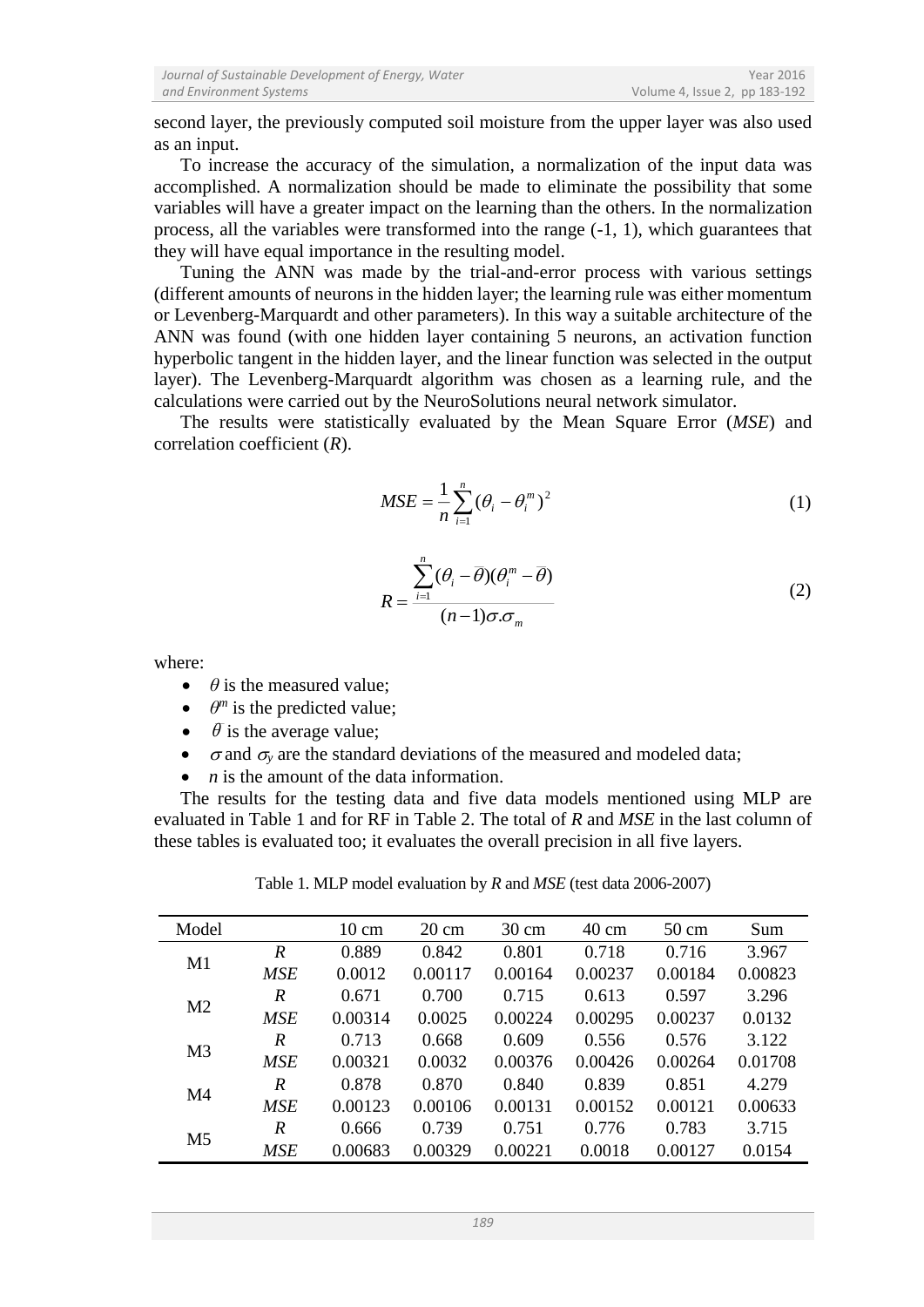| Model          |            | $10 \text{ cm}$ | $20 \text{ cm}$ | $30 \text{ cm}$ | $40 \text{ cm}$ | $50 \text{ cm}$ | Sum     |
|----------------|------------|-----------------|-----------------|-----------------|-----------------|-----------------|---------|
| M1             | R          | 0.868           | 0.886           | 0.854           | 0.831           | 0.831           | 4.270   |
|                | <b>MSE</b> | 0.00186         | 0.00101         | 0.00121         | 0.00377         | 0.00128         | 0.00912 |
| M <sub>2</sub> | R          | 0.779           | 0.795           | 0.760           | 0.739           | 0.742           | 3.815   |
|                | <b>MSE</b> | 0.00326         | 0.00154         | 0.0038          | 0.00305         | 0.00306         | 0.01471 |
| M <sub>3</sub> | R          | 0.816           | 0.841           | 0.812           | 0.802           | 0.792           | 4.063   |
|                | <b>MSE</b> | 0.00188         | 0.00127         | 0.00283         | 0.00181         | 0.00192         | 0.00971 |
| M4             | R          | 0.865           | 0.878           | 0.856           | 0.839           | 0.828           | 4.266   |
|                | <b>MSE</b> | 0.00152         | 0.0011          | 0.0012          | 0.00133         | 0.00123         | 0.00637 |
| M <sub>5</sub> | R          | 0.859           | 0.885           | 0.862           | 0.839           | 0.843           | 4.286   |
|                | <b>MSE</b> | 0.00464         | 0.00303         | 0.00361         | 0.00133         | 0.00304         | 0.01566 |

Table 2. RF model evaluation by *R* and *MSE* (test data 2006-2007)

The correlation coefficients for the calculations using MLP ranged from 0.556 to 0.889, with the average value of 0.735. For RF the correlation coefficients ranged from 0.739 to 0.886 with an average value of 0.828. This means that RF offers more stable results. For this reason, the RF model was selected as more suitable for the final interpolation and the input data into the final model was selected according to the first M1 model, which has the best performance. In addition, the authors also consider the RF model as preferable because it does not suffer from the difficulties of accidentally falling into the local minima, which frequently happens with a neural network model. Figure 4 illustrates the daily values of moisture evaluated at a depth of 20 cm for the growing season in the year 2007 (which was selected for the testing purposes).



Figure 4. Interpolation of the soil moisture to the daily values in year 2007

# **CONCLUSION**

The development of machine learning has made significant progress in the last two decades, and these systems are also finding their applications in water management and hydrology. In the work presented the authors evaluated the model for a soil water content simulation and interpolation, the aim of which was to obtain a daily time series of the soil moisture data. The methodology was based on the neural network methodology (MLP) together with the newer type of data-driven model RF. Both models were based on temperature and precipitation data from the Gabcikovo climatic station and on the soil moisture data measured in the past at approximately two-week time intervals at the Bac probe (Slovakia). Both methods have been evaluated using the same training and testing data sets, with the aim of comparing them. The results of the models are herein presented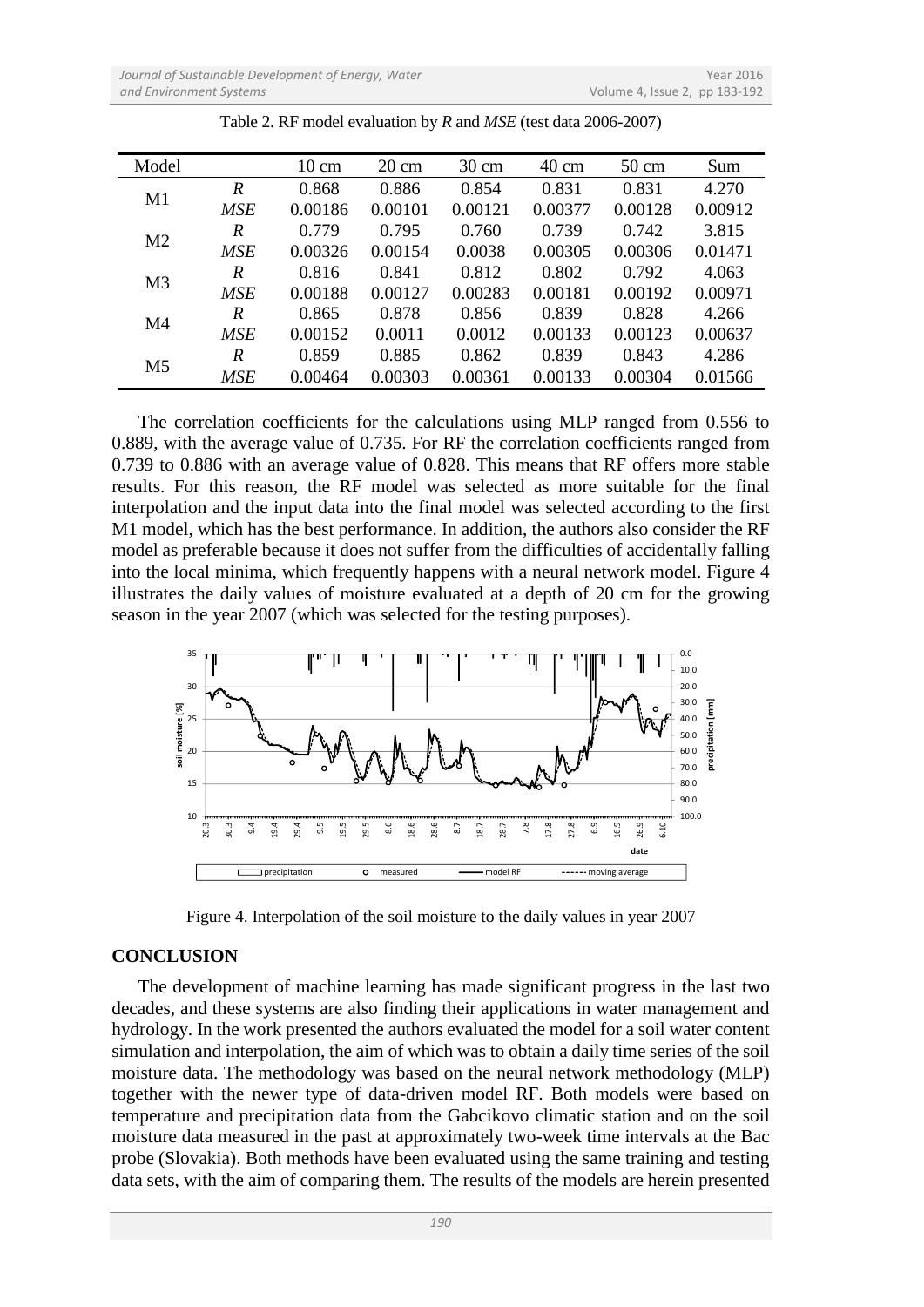graphically (Figure 4) and by using statistical measures (Tables 1, 2). From this comparison it can be seen that the results of the RF method are more accurate with respect to the measured data. This work also confirms the better potential of RF for application from another point of view, i.e., its results are quite stable and similar in repeated calculations, unlike the MLP, where the results did not show such stability and were often changing in the recalculation process.

In view of the fact that the proposed model predicted soil moisture using only data about temperature and precipitation, the authors considers the accuracy achieved sufficient. Presented statistical model can be used in situations, when more extensive and detailed data that would be needed for physical-based modeling (e.g., by Hydrus) are not available. Some inaccuracies in the calculation of soil moisture, especially in the values following the greater rainfalls, are resulting from a smaller quantity of data for model calibration during such events. In the future, it would be useful to develop methods that allow to deal with this (usual) lack. It would also be necessary to have climatic measurements closer to the area of measuring soil moisture. Bigger rains (after which some inacuraces in soil moisture computations ocuur) are often local in nature and amount of precipitation fallen in the weather station may not exactly match the amount of rainfall at the soil moisture measurement probe (Figure 1). This could be another source of error in soil moisture model during its calibration and application.

Both methods could be used as an alternative method to standard measurements, and the simulation of the soil moisture and particularly RF suitability for the interpolation task were confirmed.

# **ACKNOWLEDGMENTS**

This work was supported by the Scientific Grant Agency of the Ministry of Education of the Slovak Republic and the Slovak Academy of Sciences, Grant No. 1/0665/15 and 1/0625/15.

# **REFERENCES**

- 1. Seneviratne, S. I. et al., Investigating Soil Moisture-climate Interactions in a Changing Climate: A Review, *Earth Sci. Rev*, Vol. 99, No. 3-4, pp 125-61, 2010, <http://dx.doi.org/10.1016/j.earscirev.2010.02.004>
- 2. Legates, D. R. et al., Soil Moisture: A Central and Unifying Theme in Physical Geography, *Prog. Phys. Geog*., Vol. 35, No. 1, pp 65-86, 2011, <http://dx.doi.org/10.1177/0309133310386514>
- 3. Ochsner, T. E. et al., State of the Art in Large-scale Soil Moisture Monitoring, *Soil Sci. Soc. Am. J*., Vol. 77, No. 6, pp 1888-1919, 2013, <http://dx.doi.org/10.2136/sssaj2013.03.0093>
- 4. Dorigo, W. A. et al., The International Soil Moisture Network: A Data Hosting Facility for Global in Situ Soil Moisture Measurements, Hydrol, *Earth Syst. Sci*., Vol. 15, No. 5, pp 1675-1698, 2011, <http://dx.doi.org/10.5194/hess-15-1675-2011>
- 5. Zucco, A. et al., Influence of Land use on Soil Moisture Spatial–temporal Variability and Monitoring, *Journal of Hydrology*, Vol. 516, pp 193-199, 2014, <http://dx.doi.org/10.1016/j.jhydrol.2014.01.043>
- 6. Dumedah, B. et al., Assessing Artificial Neural Networks and Statistical Methods for infilling missing Soil Moisture Records, *Journal of Hydrology*, Vol. 515, pp 330-344, 2014, <http://dx.doi.org/10.1016/j.jhydrol.2014.04.068>
- 7. Mair, A. and Fares, A., Assessing Rainfall Data Homogeneity and Estimating Missing Records in Mākaha Valley, O'ahu, Hawaii, *J. Hydrol. Eng.*, Vol. 15, No. 1, pp 61-66, 2010, [http://dx.doi.org/10.1061/\(ASCE\)HE.1943-5584.0000145](http://dx.doi.org/10.1061/%28ASCE%29HE.1943-5584.0000145)